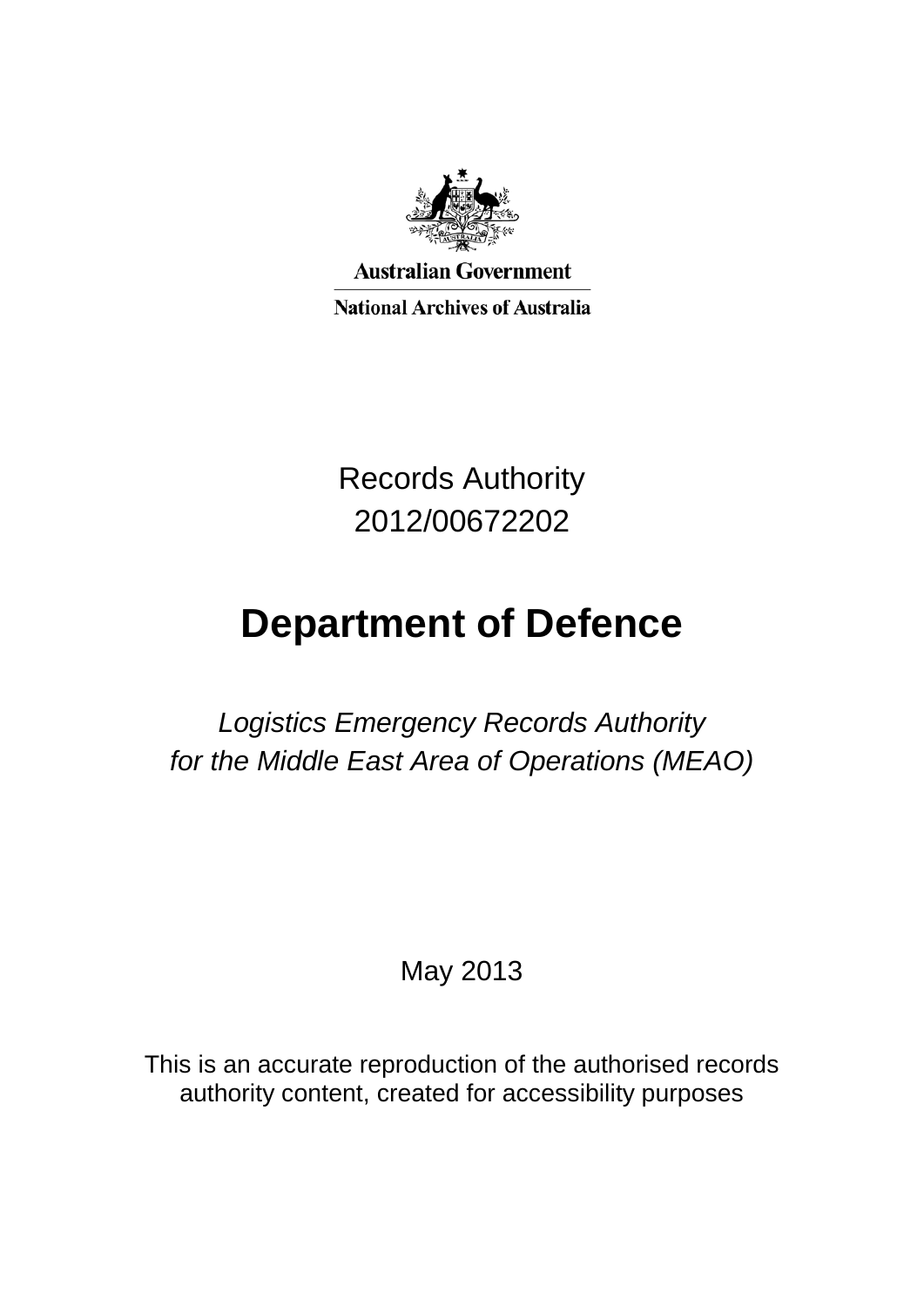# **CONTENTS**

|                                                 | $\overline{\mathbf{3}}$ |
|-------------------------------------------------|-------------------------|
|                                                 |                         |
|                                                 |                         |
| LOGISTICS FACILITATIVE AND ADMINISTRATIVE FORMS |                         |

© Commonwealth of Australia 2013

This work is copyright. Apart from any use as permitted under the *Copyright Act 1968,* no part may be reproduced by any process without prior written permission from the National Archives of Australia. Requests and inquiries concerning reproduction and rights should be directed to the Publications Manager, National Archives of Australia, PO Box 7425, Canberra Mail Centre ACT 2610, Australia.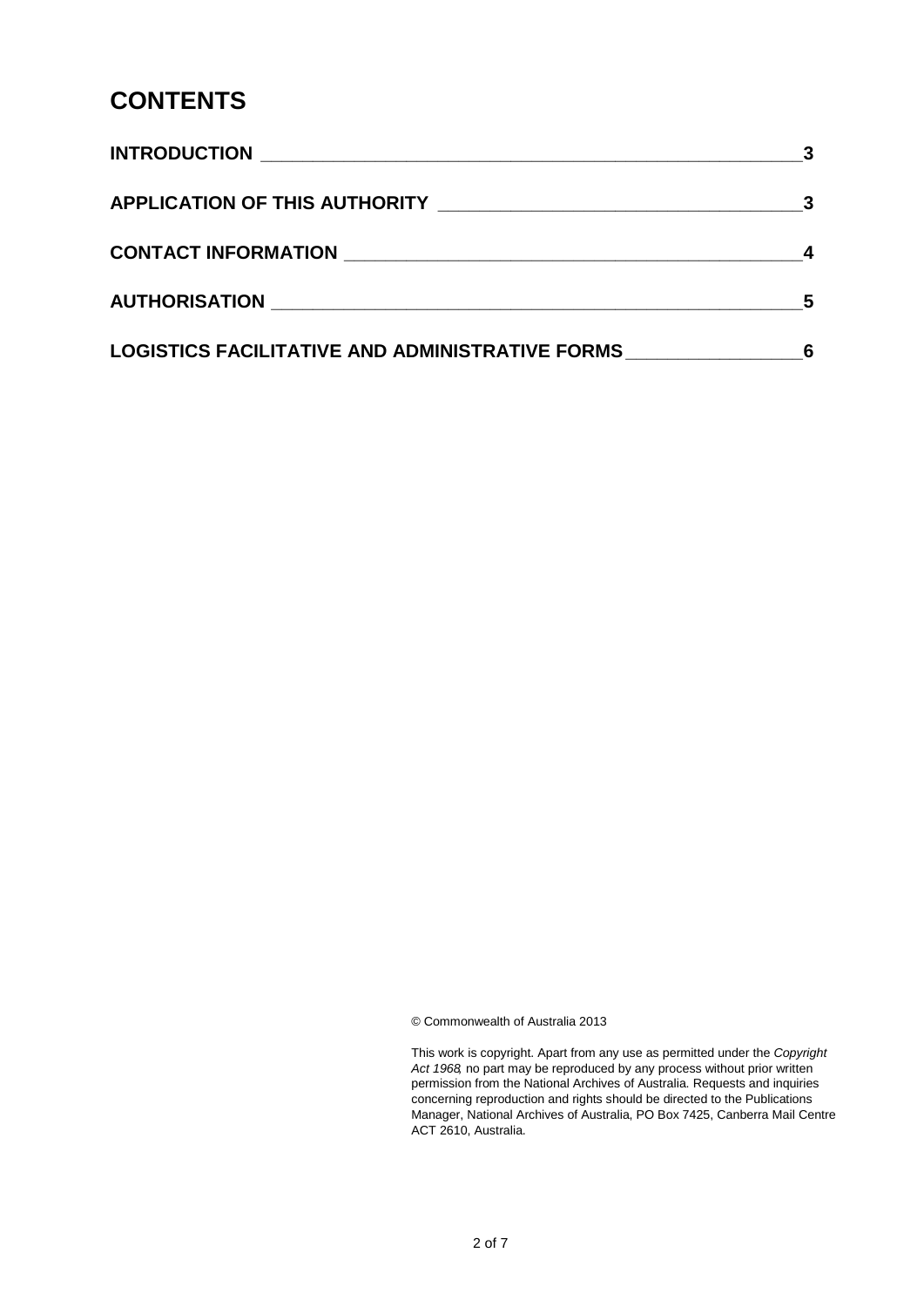## **INTRODUCTION**

The Department of Defence and the National Archives of Australia have developed this Records Authority to set out the requirements for destroying logistics facilitative and administrative forms (e.g. web forms or administrative forms) after they have been transcribed. The Authority is intended to only have application to records created in the Middle East Area of Operations (MEAO) between 1 January 2000 and the end of drawdown from the MEAO.

This Authority is based on the identification and analysis of the business of the Department of Defence. It takes into account the agency's legal and organisational records management requirements, and the interests of stakeholders, the agency and the National Archives of Australia.

This Authority specifies the minimum length of time that temporary records need to be kept. This Authority gives the Department of Defence permission under the *Archives Act 1983*, for the destruction of the temporary records described after the minimum retention period has expired. Retention periods for these temporary records are based on: an assessment of business needs; broader organisational accountability requirements; and community expectations, and are approved by the National Archives of Australia on the basis of information provided by the agency.

As changes in circumstances may affect future records management requirements, the review of this Authority is recommended if business and retention requirements change significantly. All amendments must be approved by the National Archives.

# **APPLICATION OF THIS AUTHORITY**

- 1. This records authority does not authorise the destruction of data in primary or parent logistics systems, including data that has been transcribed from logistics forms. Refer to other Defence records authorities for the appropriate retention period.
- 2. This Authority is to be used to determine how long records must be kept:
	- Where the minimum retention period has expired and the records are not needed for agency business they should be destroyed as authorised in this Authority;
	- Records that have not reached the minimum retention period must be kept until they do; and
	- This Authority should be used in conjunction with Australian government agency specific records authorities covering the core businesses of the agency. Where there is uncertainty about which records authority to use, please contact the Archives.
- 3. This Authority should be used in conjunction with general records authorities such as the Administrative Functions Disposal Authority (AFDA) and/or AFDA Express issued by the National Archives to cover business processes and records common to Australian Government agencies.
- 4. The Normal Administrative Practice (NAP) provision of the *Archives Act 1983* gives agencies permission to destroy certain records without formal authorisation. This usually occurs where records are duplicated, facilitative or for short-term use only. NAP does not replace arrangements agreed to in this Authority but can be used as a tool to assist in identifying records for destruction together with an agency's Records Authority or Authorities, and with AFDA and AFDA Express. The National Archives recommends that agencies develop and implement a Normal Administrative Practice policy. In accordance with this advice, Defence has implemented a NAP policy exclusively for operations. This is available to all Defence personnel through Chief of Joint Operations Directive 64/12 Information and Records Management for Operations.
- 5. Records that are reasonably likely to be needed as evidence in a current or future judicial proceeding or are subject to a request for access under the *Archives Act 1983*, the *Freedom of Information Act 1982* or any other relevant Act must not be destroyed until the action has been completed.
- 6. Records subject to a disposal freeze must not be destroyed until the freeze has been lifted. Further information about disposal freezes and whether they affect the application of this Authority is available to all personnel on the Defence intranet site - Records Management Policy.
- 7. Where the method of recording information changes (for example from a manual system to an electronic system, or when information is migrated from one system to a new system) this Authority can still be applied, providing the records document the same business. The information must be accessible for the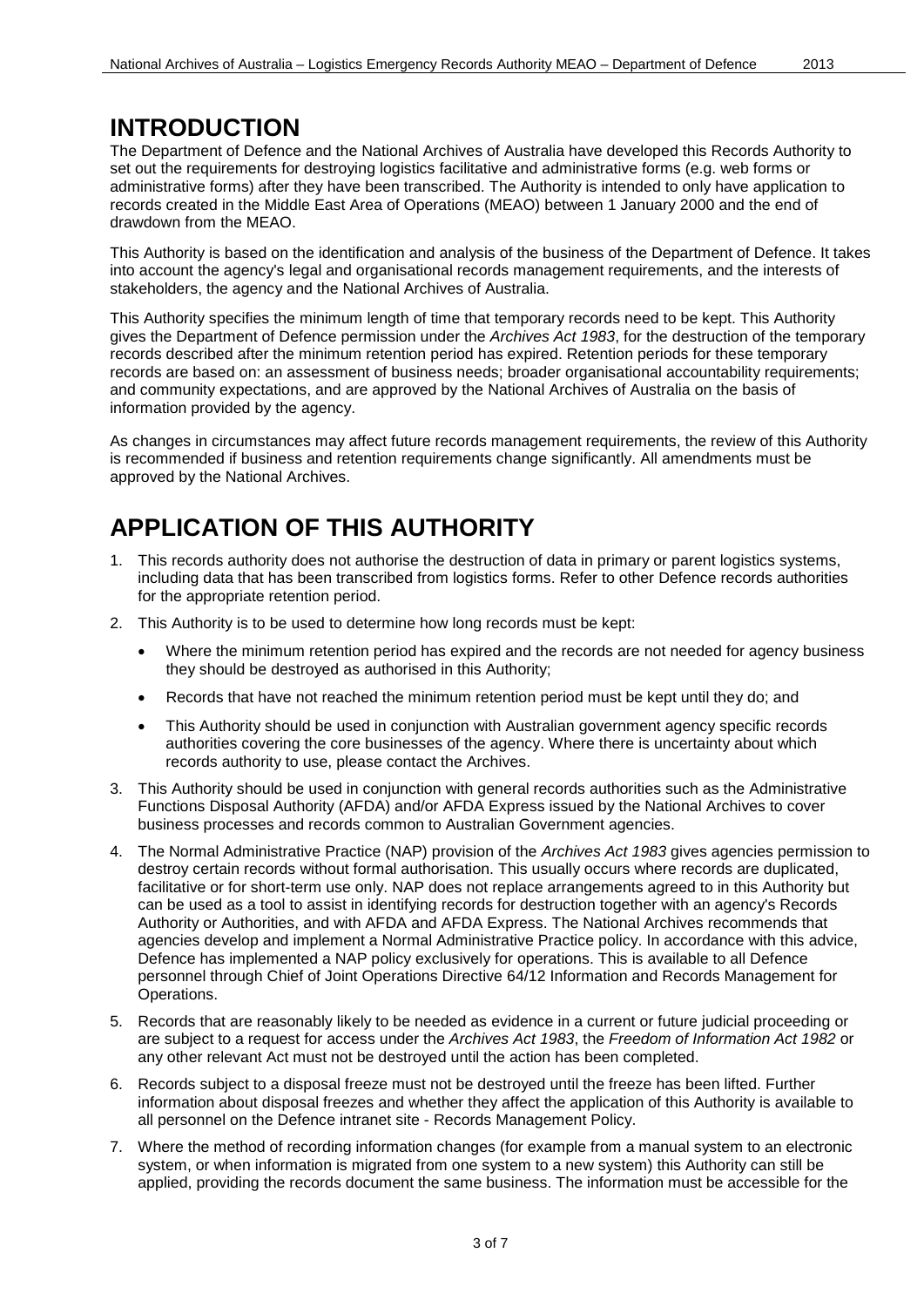period of time prescribed in this Authority. Agencies will need to maintain continuing access to the information, including digital information, for the periods prescribed in this records authority.

- 8. In general, retention requirements indicate a minimum period for retention. The Department of Defence may extend minimum retention periods if there is an administrative need to do so, without further reference to the National Archives. Where the Department of Defence believes that its accountability will be substantially compromised because a retention period is not adequate, it should contact the National Archives for review of the retention period.
- 9. Records in the care of agencies should be appropriately stored, managed and preserved. Agencies need to meet this obligation to ensure that the records remain authentic and accessible over time. Under Section 31 of the *Archives Act 1983*, access arrangements are required for records that become available for public access including those records that remain in agency custody.
- 10. Advice on how to use this Authority is available from the Department of Defence Directorate of Records Management Policy. If there are problems with the application of the Authority that cannot be resolved, please contact the National Archives.

### **CONTACT INFORMATION**

For assistance with this authority or for advice on other records management matters, please contact the National Archives' Agency Service Centre.

Queen Victoria Terrace Tel: (02) 6212 3610 Parkes ACT 2600 Fax: (02) 6212 3989 Canberra Mail Centre ACT 2610 Website: [www.naa.gov.au](http://www.naa.gov.au/)

PO Box 7425 Email: **[recordkeeping@naa.gov.au](mailto:recordkeeping@naa.gov.au)**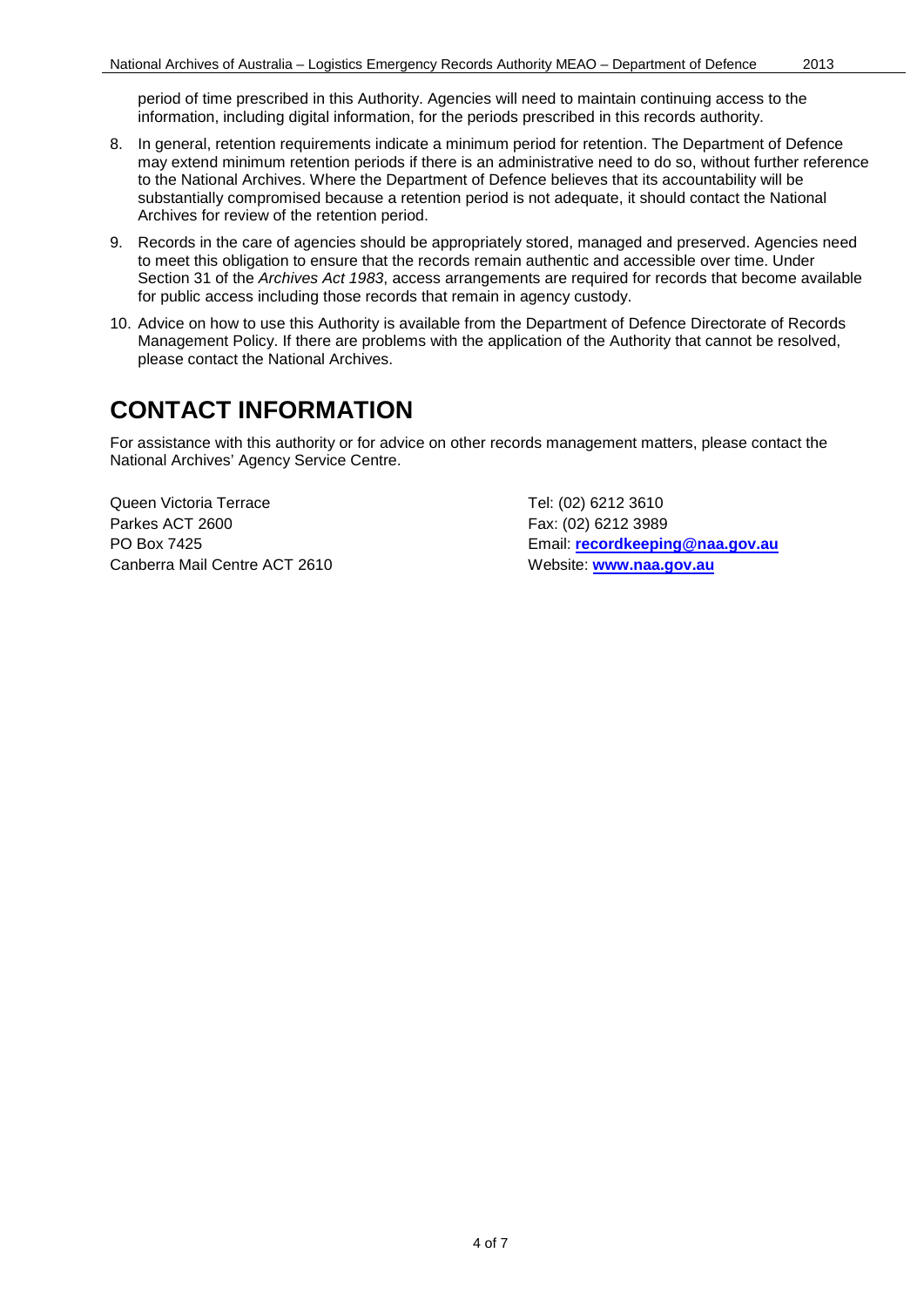# **AUTHORISATION**

#### **RECORDS AUTHORITY 2012/00672202**

| Canberra ACT 2600 | <b>Person to whom notice</b><br>of authorisation is<br>given: | Mr Dennis Richardson, AO<br>Secretary<br>Department of Defence<br>R1-5-B Secretary Suite<br><b>Russell Offices</b> | General David Hurley, AC, DSC<br>Chief of the Defence Force<br>Department of Defence<br>R <sub>1</sub> -5-B CDF Suite<br>Canberra ACT 2600 |
|-------------------|---------------------------------------------------------------|--------------------------------------------------------------------------------------------------------------------|--------------------------------------------------------------------------------------------------------------------------------------------|
|-------------------|---------------------------------------------------------------|--------------------------------------------------------------------------------------------------------------------|--------------------------------------------------------------------------------------------------------------------------------------------|

| <b>Purpose:</b>     | Authorises arrangements for the disposal of records in accordance with<br>Section 24(2)(b) of the Archives Act 1983 |
|---------------------|---------------------------------------------------------------------------------------------------------------------|
|                     |                                                                                                                     |
| <b>Application:</b> | Transcribed logistics facilitative and administrative forms created in the Middle<br>East Area of Operations (MEAO) |
|                     |                                                                                                                     |

This authority gives permission for the destruction, retention or transfer to the National Archives of Australia of the records described. This authority will apply only with the consent of the agency currently responsible for the business documented in the records described.

**Authorised by:** 

David Fricker Director-General 2013 National Archives of Australia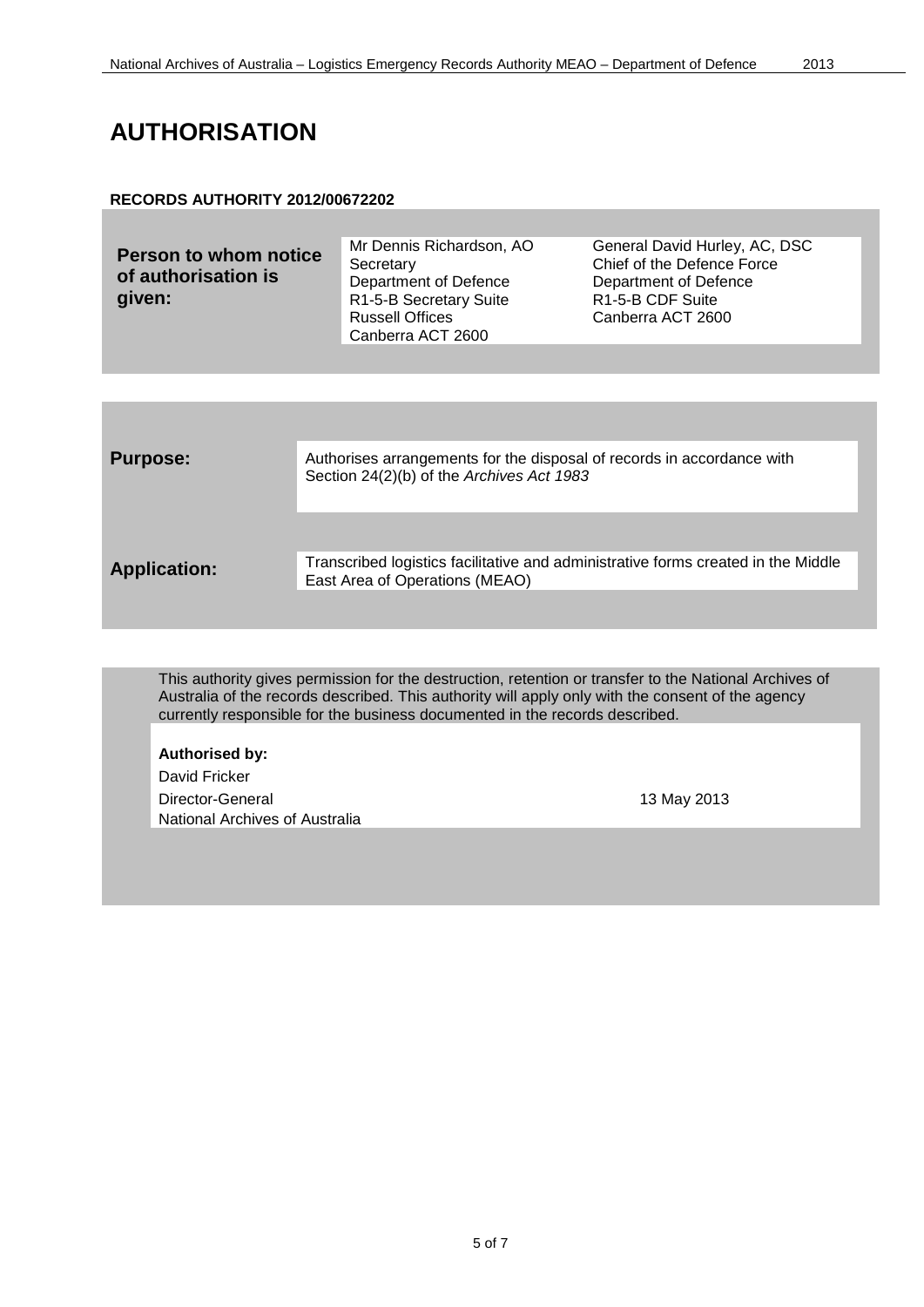# **LOGISTICS FACILITATIVE AND ADMINISTRATIVE FORMS**

| Class no |                              | <b>Description of records</b>                                                                                                                                                                                                                                                                                                                                                                                                                             | <b>Disposal action</b>                                                                        |
|----------|------------------------------|-----------------------------------------------------------------------------------------------------------------------------------------------------------------------------------------------------------------------------------------------------------------------------------------------------------------------------------------------------------------------------------------------------------------------------------------------------------|-----------------------------------------------------------------------------------------------|
| 61292    | $\bullet$                    | Logistics facilitative and administrative forms (e.g. web forms or<br>administrative forms) created in the Middle East Area of Operations<br>(MEAO) which document the routine activities of freight centres<br>(including depots and ports), Q-Stores (including equivalent Naval and<br>Military stores), warehouses, armouries, and workshops for which<br>relevant data has been transcribed or entered into a primary or<br>parent logistics system. | Destroy 6<br>months after<br>verification of the<br>transcribed data<br>has been<br>completed |
|          | $\bullet$                    | Includes facilitative and administrative forms from the following Defence<br>logistics classes:                                                                                                                                                                                                                                                                                                                                                           |                                                                                               |
|          |                              | Class One: Supply of Subsistence Items                                                                                                                                                                                                                                                                                                                                                                                                                    |                                                                                               |
|          |                              | Class Two: Supply of General Stores                                                                                                                                                                                                                                                                                                                                                                                                                       |                                                                                               |
|          |                              | Class Three: Supply of Petrol, Oil and Lubricants (POL)                                                                                                                                                                                                                                                                                                                                                                                                   |                                                                                               |
|          |                              | Class Four: Supply of Construction Stores                                                                                                                                                                                                                                                                                                                                                                                                                 |                                                                                               |
|          |                              | Class Five: Supply of Ammunition including precision-guided munitions,<br>pyrotechnics, propellants and fuses                                                                                                                                                                                                                                                                                                                                             |                                                                                               |
|          |                              | Class Six: Supply of Personal demand items including Canteen Supplies                                                                                                                                                                                                                                                                                                                                                                                     |                                                                                               |
|          |                              | Class Seven: Supply of Principle Items                                                                                                                                                                                                                                                                                                                                                                                                                    |                                                                                               |
|          |                              | Class Eight: Supply of Medical and Dental Stores                                                                                                                                                                                                                                                                                                                                                                                                          |                                                                                               |
|          |                              | Class Nine: Supply of Repair Parts and Components                                                                                                                                                                                                                                                                                                                                                                                                         |                                                                                               |
|          |                              | Class Ten: Supply of Miscellaneous also known as Material Support to<br>Non-Military Programs.                                                                                                                                                                                                                                                                                                                                                            |                                                                                               |
|          | Examples include records of: |                                                                                                                                                                                                                                                                                                                                                                                                                                                           |                                                                                               |
|          | 1.                           | Allocation, distribution and movement of stores and equipment;                                                                                                                                                                                                                                                                                                                                                                                            |                                                                                               |
|          | 2.                           | Allocation and approval of job cards, tasks, movements, transfers,<br>dispatches, consignments;                                                                                                                                                                                                                                                                                                                                                           |                                                                                               |
|          | 3.                           | Arranging use and storage of stores and equipment;                                                                                                                                                                                                                                                                                                                                                                                                        |                                                                                               |
|          | 4.                           | Routine auditing, inventories, logs, manifests, control records, spot<br>checks and stocktaking of stores and equipment (excluding<br>discrepancy, lost and incident forms which may be required in an<br>investigation);                                                                                                                                                                                                                                 |                                                                                               |
|          | 5.                           | Non-technical inspection reports;                                                                                                                                                                                                                                                                                                                                                                                                                         |                                                                                               |
|          | 6.                           | Disposals of minor items (excluding Explosive Ordnance (EO) and<br>toxic materials);                                                                                                                                                                                                                                                                                                                                                                      |                                                                                               |
|          | 7.                           | Returns of items to overseas Q-Stores, warehouses, freight centres<br>and workshops (excludes returns to Australia);                                                                                                                                                                                                                                                                                                                                      |                                                                                               |
|          | 8.                           | Delivery or received notes, forms and slips;                                                                                                                                                                                                                                                                                                                                                                                                              |                                                                                               |
|          | 9.                           | Requests for minor leasing, hiring, borrowing stores and equipment<br>(excludes contracts and formal agreements and applicable<br>negotiations);                                                                                                                                                                                                                                                                                                          |                                                                                               |
|          | 10.                          | Summaries of use of stores and equipment;                                                                                                                                                                                                                                                                                                                                                                                                                 |                                                                                               |
|          | 11.                          | Securing and protecting equipment and stores;  continued                                                                                                                                                                                                                                                                                                                                                                                                  |                                                                                               |